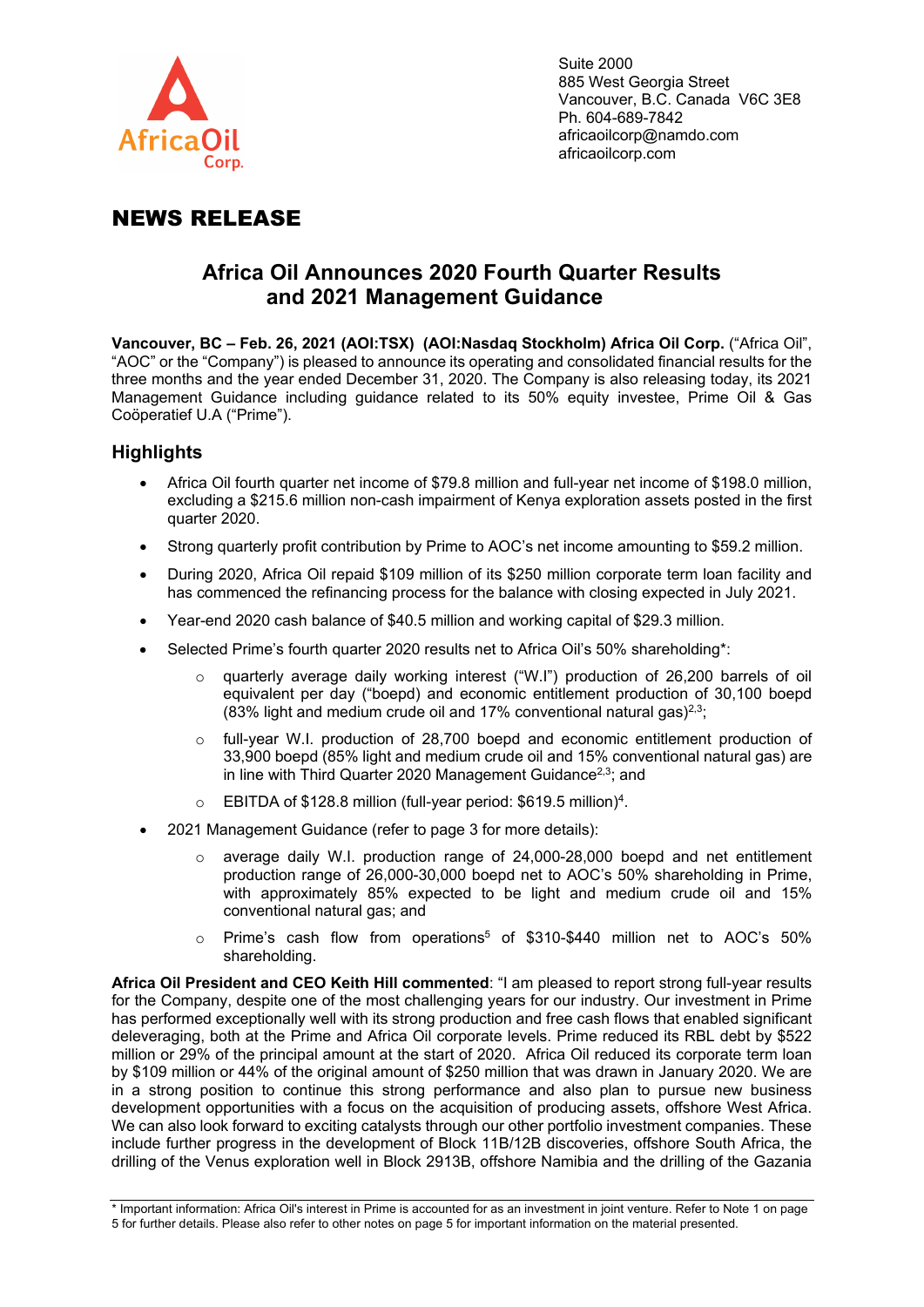exploration well in Block 2B, South Africa. We also continue to work closely with the Government of Kenya and our JV partners to progress the South Lokichar development project. I am confident that we can realize the significant potential in this project supported by a recovery in the commodity markets and a return to a normal business climate with the COVID-19 recovery gathering momentum."

#### **2020 Fourth Quarter Financial Results**

(Thousands United States Dollars, except Per Share and Share Amounts)

|                                                     | December 31, 2020 | December 31, 2019 |
|-----------------------------------------------------|-------------------|-------------------|
|                                                     |                   |                   |
| Cash and cash equivalents                           | 40,474            | 329,464           |
| <b>Total assets</b>                                 | 910,499           | 812,305           |
| Long-term debt                                      | 141,000           |                   |
| <b>Total liabilities</b>                            | 156,212           | 45,602            |
| Total equity attributable to common<br>shareholders | 754,287           | 766,703           |
| Working capital                                     | 29,324            | 290,749           |

|                                                                                                       | Three months ended | Three months ended | Year ended        | Year ended        |
|-------------------------------------------------------------------------------------------------------|--------------------|--------------------|-------------------|-------------------|
|                                                                                                       | December 31, 2020  | December 31, 2019  | December 31, 2020 | December 31, 2019 |
| Share of profit from investment in joint<br>venture<br>Share of profit/(loss) from investments in     | 59,193             |                    | 208,981           |                   |
| associates                                                                                            | 32,041             | (3, 446)           | 31,381            | (13,664)          |
| Total operating income                                                                                | 91,234             | (3, 446)           | 240,362           | (13,664)          |
| Net operating income/(expense)                                                                        | 86,151             | (147, 692)         | 10,633            | (165,006)         |
| Net income/(loss)<br>Net income/(loss) per share - basic and                                          | 79,845             | (146, 198)         | (17, 614)         | (156, 769)        |
| diluted                                                                                               | 0.17               | (0.31)             | (0.04)            | (0.33)            |
| Weighted average number of shares<br>outstanding - basic ('000s)<br>Weighted average number of shares | 471,954            | 471,214            | 471,792           | 471,076           |
| outstanding - diluted ('000s)                                                                         | 475,144            | 471,214            | 471,792           | 471,076           |
| Number of shares outstanding ('000s)                                                                  | 471,960            | 471,214            | 471,960           | 471,214           |
|                                                                                                       |                    |                    |                   |                   |
| Cash flows provided by / (used in) operations                                                         | (1, 916)           | (4,633)            | (5, 348)          | (4, 484)          |
| Cash flows provided / (used in) investing                                                             | 54,418             | 4,142              | (394, 272)        | (35, 125)         |
| Cash flows provided by / (used in) financing                                                          | (42, 541)          | (334)              | 110,644           | (1,222)           |
| Total change in cash and cash equivalents                                                             | 10,078             | (845)              | (288,990)         | (40, 873)         |
|                                                                                                       |                    |                    |                   |                   |
| Total change in equity                                                                                | 73,531             | (145, 797)         | (12, 416)         | (155, 377)        |

The financial information in this table was selected from the Company's audited consolidated financial statements for the year ended December 31, 2020. The Company's consolidated financial statements, notes to the financial statements, management's discussion and analysis for the year ended December 31, 2020 and 2019 have been filed on SEDAR (www.sedar.com) and are available on the Company's website [\(www.africaoilcorp.com\).](about:blank)

## **FINANCIAL POSITION AND EARNINGS**

The Company recognized a total operating income of \$91.2 million and net income of \$79.8 million during the fourth quarter of 2020. The operating income primarily relates to the Company's share of profit from its investments in Prime amounting to \$59.2 million and in Impact Oil and Gas Ltd. ("Impact") amounting to \$11.1 million. For the full year, the Company recognized a net loss of \$17.6 million with a total operating income of \$240.4 million being offset by \$229.7 million in operating expenses, that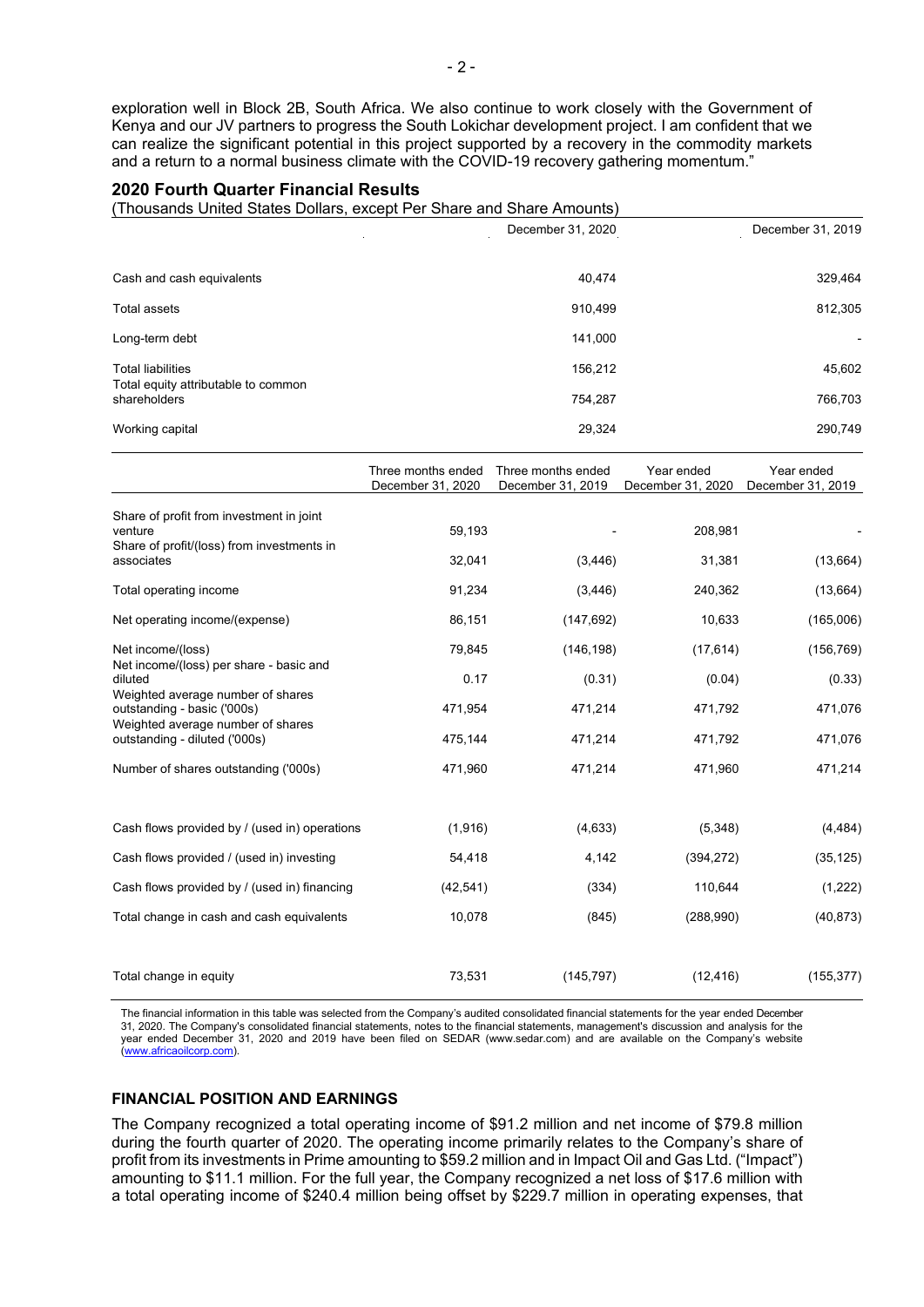primarily relates to the recognition of a \$215.6 million non-cash impairment of intangible exploration assets, relating to the valuation of the Kenyan development project and Kenyan Block 10BA.

In addition, the Company recognized a dilution gain of \$21.1 million during the three months ended December 31, 2020 relating to Africa Energy Corp's Subscription Agreement with Impact.

The Company ended 2020 fourth quarter with cash of \$40.5 million and working capital of \$29.3 million in comparison to cash of \$329.5 million and working capital of \$290.7 million at the end of 2019. The reduction in the Company's cash position of \$289.0 million is primarily attributed to its acquisition of a 50% shareholding in Prime for a purchase price of \$519.5 million. This acquisition was funded with a cash payment of \$269.5 million and a term loan facility of \$250.0 million.

During the 2020 fourth quarter, Prime paid two dividends<sup>6</sup> for a total of \$125.0 million with net payment to Africa Oil of \$62.5 million related to its 50% shareholding interest. The Company applied \$35.9 million of the amount received to reduce its term loan, which at the period end stood at \$141.0 million. For the twelve-month period ended December 2020, Africa Oil received six dividend payments from Prime for aggregate amount of \$200.0 million net to its 50% shareholding.

The Company will continue to repay its term loan from the dividends distributed from Prime and started the refinancing process of the term loan, with completion expected in July 2021.

## **PRIME'S FOURTH QUARTER 2020 PERFORMANCE**

Prime's fourth quarter 2020 average daily W.I. production was 26,200 boepd and economic entitlement production was 30,100 boepd (83% light and medium crude oil and 17% conventional natural gas), net to Africa Oil's 50% shareholding in Prime. Its full-year average working Interest production was 28,700 boepd and economic entitlement production was 33,900 boepd (85% light and medium crude oil and 15% conventional natural gas), net to Africa Oil's 50% shareholding in Prime.

During the fourth quarter, Prime was allocated three oil liftings with total sales volume of approximately 2.9 million barrels or 1.4 million barrels net to Africa Oil's 50% shareholding. For the full year, Prime was allocated 20 oil liftings with total sales volume of approximately 19.0 million barrels or 9.5 million barrels net to Africa Oil's 50% shareholding.

Prime benefited from a robust oil price hedging program in 2020, achieving an average sale price of \$64/bbl for a total of 20 cargoes (19 mmbbl) via financial hedges and forward sales contracts.

Prime is continuing its hedging program to 2021 and as of 22 February 2021, has sold forward or hedged 100% of its H1-2021 cargoes at an average price of approximately \$57 per barrel and 56% of its H2-2021 cargoes at an average price of approximately \$55 per barrel. These contracts are with counterparties including oil supermajors and commodity trading houses with investment grade credit ratings.

Fourth quarter 2020 average operating cost of \$5.9 per boe and full-year average operating cost of \$5.2 per boe. No leasing costs are payable for Prime's Floating Production, Storage and Offloading ("FPSO") platforms because they are fully owned by the joint venture partners.

Prime achieved fourth quarter 2020 sales revenue of \$82.3 million (full-year period: \$633.5 million); EBITDA of \$128.8 million (full-year period: \$619.5 million) and cash flow generated from operating activities of \$146.4 million (full-year period: \$582.5 million), in each case net to Africa Oil's 50% shareholding.

Prime's total 2020 capital expenditure of \$30 million is 33% lower than the Third Quarter 2020 Management Guidance of \$45 million and 67% lower than initial budget of \$91 million. The reduction includes deferral of infill drilling and activities related to the Preowei field development project due to COVID-19 and the oil price crash. These activities are expected to resume in 2021 and 2022 as economic conditions improve, subject to partners' consent.

#### **2021 MANAGEMENT GUIDANCE**

Africa Oil's 2021 production will be contributed by its 50% shareholding in Prime. Prime's assets include an indirect 8% interest in Oil Mining Lease ("OML") 127 and an indirect 16% interest in OML 130. OML 127 is operated by affiliates of Chevron Corporation ("Chevron") and contains the producing Agbami Field. OML 130 is operated by affiliates of TOTAL S.A. ("TOTAL") and contains the producing Akpo and Egina Fields.

The three fields in these two licenses are all giant deep-water fields, located over 100 km offshore Nigeria, and are some of the largest and highest quality in Africa. All three fields have high quality conventional reservoirs and produce light and medium, sweet crude oil.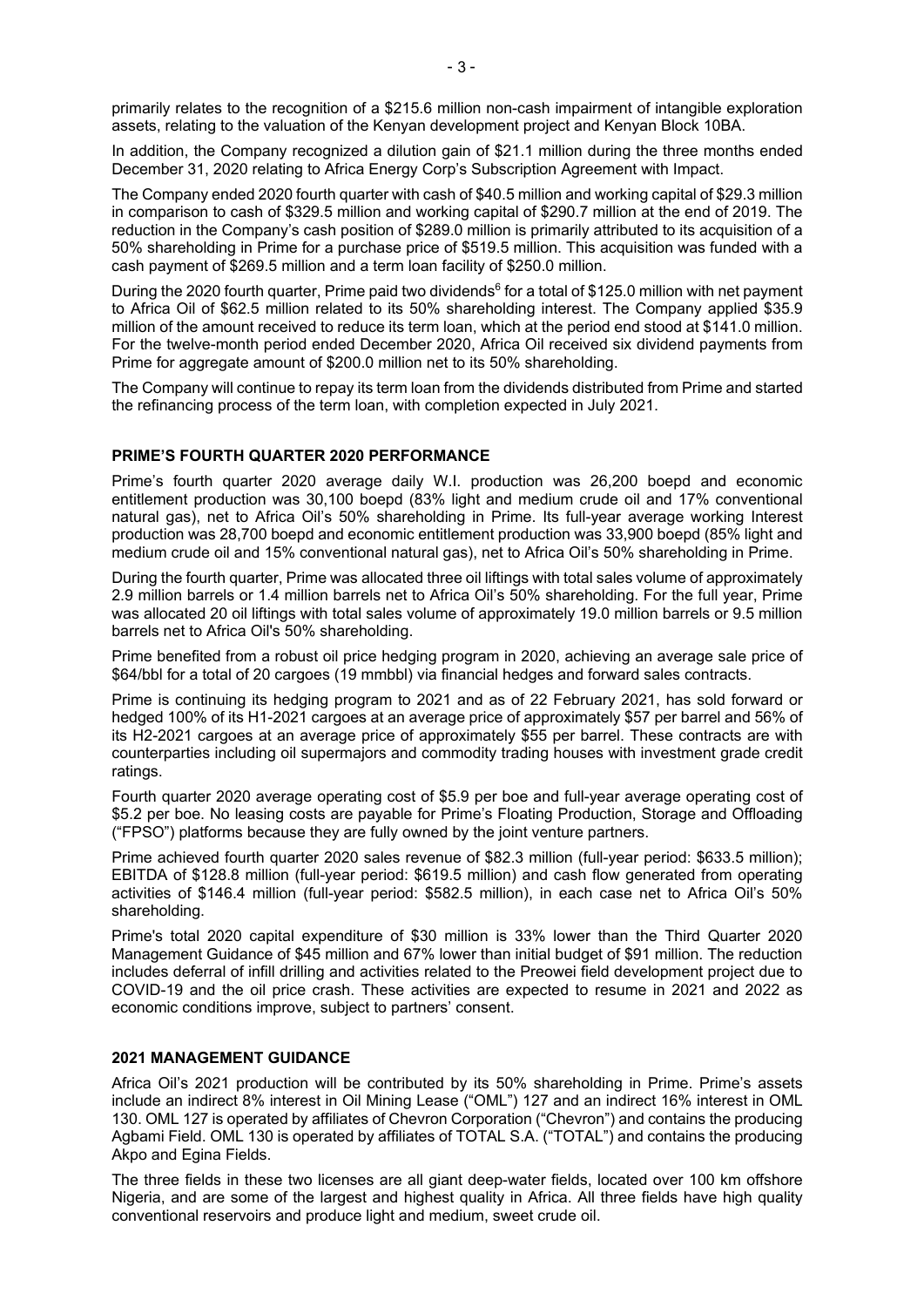Africa Oil Management Guidance for 2021 includes W.I. production guidance range of 24,000-28,000 boepd and net entitlement production range of 26,000-30,000 boepd, net to AOI's 50% shareholding in Prime, with approximately 85% expected to be light and medium crude oil and 15% conventional natural gas.

Net entitlement production estimate is based on an average Brent price of \$55 per barrel. It is calculated using the economic interest methodology and includes cost recovery oil, tax oil and profit oil and is different from W.I. production that is calculated based on project volumes multiplied by Prime's effective working interest.

Based on the above production ranges and Prime's current 2021 hedging program, Africa Oil management estimate Prime to generate cash flow from operations<sup>5</sup> of approximately \$310-\$440 million net to Africa Oil's 50% shareholding.

Any dividends<sup>6</sup> received by Africa Oil from Prime's operating cash flows and cash on hand will be subject to Prime's capital investment and financing cashflows, including Prime's RBL interest payments and principal amortization. Prime's 2021 capital investment is expected to be in the range of \$35-\$50 million and its net debt repayment in the range \$210-\$280 million, in each case net to Africa Oil's 50% shareholding in Prime. Prime had a cash and cash equivalents balance of \$115.7 million net to Africa Oil's 50% shareholding at year-end 2020.

At present, considering the uncertainties including changes to OPEC+ quotas and the next RBL redetermination, the management expect the next Prime dividend to be distributed post first quarter 2021.

Africa Oil's 2021 corporate budget is estimated to be approximately \$18-\$20 million and includes pre-FID budget for Kenya, G&A and exploration activities. Africa Oil management do not expect incremental investments in the Company's equity portfolio companies in 2021.

| 2021 Management Guidance Summary                   |               |  |  |  |
|----------------------------------------------------|---------------|--|--|--|
| Guidance for Prime, net to AOC's 50% shareholding: |               |  |  |  |
| W.I. production (boepd)                            | 24,000-28,000 |  |  |  |
| Economic entitlement production (boepd)            | 26,000-30,000 |  |  |  |
| Cash flow from operations <sup>5</sup> (million)   | \$310-\$440   |  |  |  |
| Capital investment (million)                       | \$35-\$50     |  |  |  |
| Net Debt Repayment (million)                       | \$210-\$280   |  |  |  |
| Africa Oil's corporate budget (million)            | \$18-\$20     |  |  |  |

The 2021 Management Guidance ranges presented try to account for uncertainties around number of parameters including: OPEC+ quotas for the Egina oilfield; reservoirs performances; possible fiscal changes, timing of projects and capital investment programs; and semi-annual RBL re-determination.

## **COVID-19 UPDATE**

During fourth quarter 2020 there were no COVID-19 cases on Prime's production facilities. Africa Oil employees mostly continue to work from home and there have been no cases of COVID-19.

## **2021 EXPLORATION CATALYSTS OUTLOOK**

Through its 30.9% shareholding in Impact Oil & Gas, the Company has exposure to the Venus-1 exploration well in Block 2913B, offshore Namibia which is expected to spud in third quarter 2021. Venus-1 will target a large basin floor fan system with significant undiscovered petroleum initially in place that has been identified using 3D seismic data. The well will be operated by a subsidiary of Total S.A. (40%) with partners Qatar Petroleum (30%.), Impact (20%) and NAMCOR (10%). Africa Oil has a net 6% indirect economic stake in the license through its shareholding in Impact.

Venus-1 is a potential basin-opening well and could be an impactful catalyst for the Company's other interests in the area. A successful Venus-1 well would demonstrate the presence of an active regional petroleum system and would increase the prospectivity of adjacent blocks including Block 3B/4B, where Africa Oil holds a 20% operated working interest.

Through its shareholding in Africa Energy, the Company has exposure to the Gazania-1 exploration well that will be drilled in Block 2B offshore South Africa, with a target spud date in late 2021 to early 2022. The Gazania-1 will test a prospect in the A-J rift basin that is near but updip of the A-J1 oil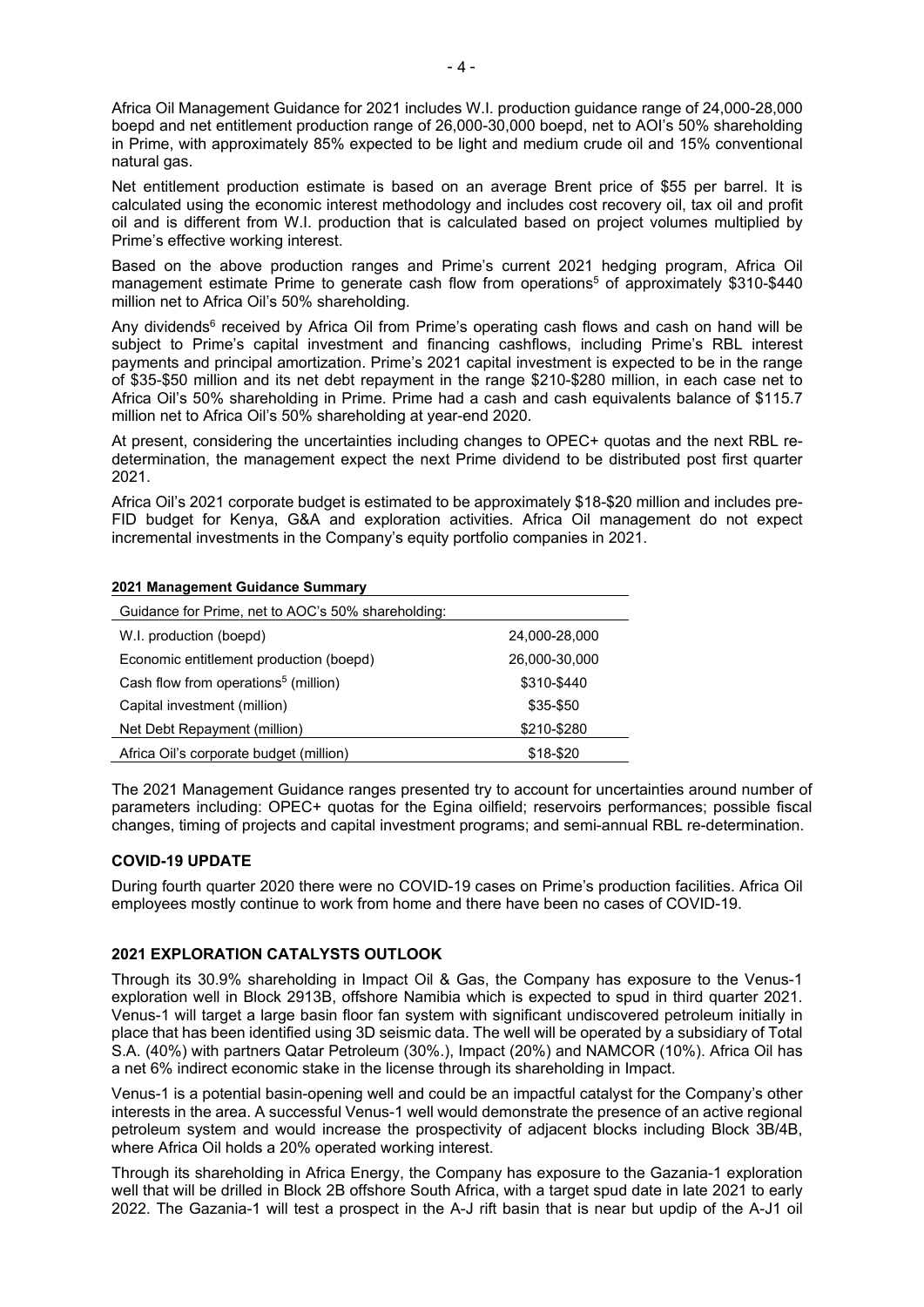- 5 -

discovery (1988) that flowed  $36^{\circ}$  API oil to surface. A success at Gazania-1 would de-risk a large inventory of prospects in the block that have been identified from 3D seismic data. Africa Oil has an indirect 5.5% economic interest in Block 2B through its 19.9% shareholding of Africa Energy. Africa Energy holds a carried 27.5% working interest in Block 2B with partners Azinam (Operator, 50% WI), Panoro Energy (12.5% W.I.) and Crown Energy (10% W.I.).

## **NOTES**

- <sup>1.</sup> The 50% shareholding in Prime is accounted for using the equity method and presented as an investment in joint venture in the Consolidated Balance Sheet. Africa Oil's 50% share of Prime's net profit or loss will be shown in the Consolidated Statements of Net Income/Loss and Comprehensive Income/Loss. Any dividends received by Africa Oil from Prime are recorded as Cash flow from Investing Activities. The guidance presented here is for information only.
- $2\degree$  Aggregate oil equivalent production data comprised of light and medium crude oil and conventional natural gas production net to Prime's W.I. in Agbami, Akpo and Egina fields. These production rates only include sold gas volumes and not those volumes used for fuel, reinjected or flared.
- $3.$  Net entitlement production is calculated using the economic interest methodology and includes cost recovery oil, tax oil and profit oil and is different from working interest production that is calculated based on project volumes multiplied by Prime's effective working interest in each license.
- 4. Earnings Before Interest, Tax, Impairment, Depreciation and Amortization ("EBITDA") is not a generally accepted accounting measure under International Financial Reporting Standards ("IFRS") and does not have any standardized meaning prescribed by IFRS and, therefore, may not be comparable with definitions of EBITDA that may be used by other public companies. Non-IFRS measures should not be considered in isolation or as a substitute for measures prepared in accordance with IFRS.
- <sup>5.</sup> Cash flow from operations before working capital adjustments.
- <sup>6.</sup> Prime does not pay dividends to its shareholders, including Africa Oil, on a fixed pre-determined schedule. Previous number of dividends and their amounts should not be taken as a guide for future dividends to be received by Africa Oil. Any dividends received by Africa Oil from Prime's operating cash flows will be subject to Prime's capital investment and financing cashflows, including payments of Prime's Reserve Based Lending ("RBL") principal amortization, which are subject to semi-annual RBL redeterminations.
- $7.$  All dollar amounts are in United States dollars unless otherwise indicated.

## **About Africa Oil**

Africa Oil Corp. is a Canadian oil and gas company with producing and development assets in deepwater Nigeria; development assets in Kenya; and an exploration/appraisal portfolio in Africa and Guyana. The Company is listed on the Toronto Stock Exchange and on Nasdaq Stockholm under the symbol "AOI".

For further information, please contact:

Shahin Amini IR and Commercial Manager [shahin.amini@africaoilcorp.com](about:blank) T: +44 (0)203 982 6800

Sophia Shane Corporate Development [sophias@namdo.com](about:blank) T: +1 (604) 806-3575

## **Additional Information**

This information is information that Africa Oil is obliged to make public pursuant to the EU Market Abuse Regulation. The information was submitted for publication, through the agency of the contact persons set out above, at 5:30 p.m. ET on February 26, 2021.